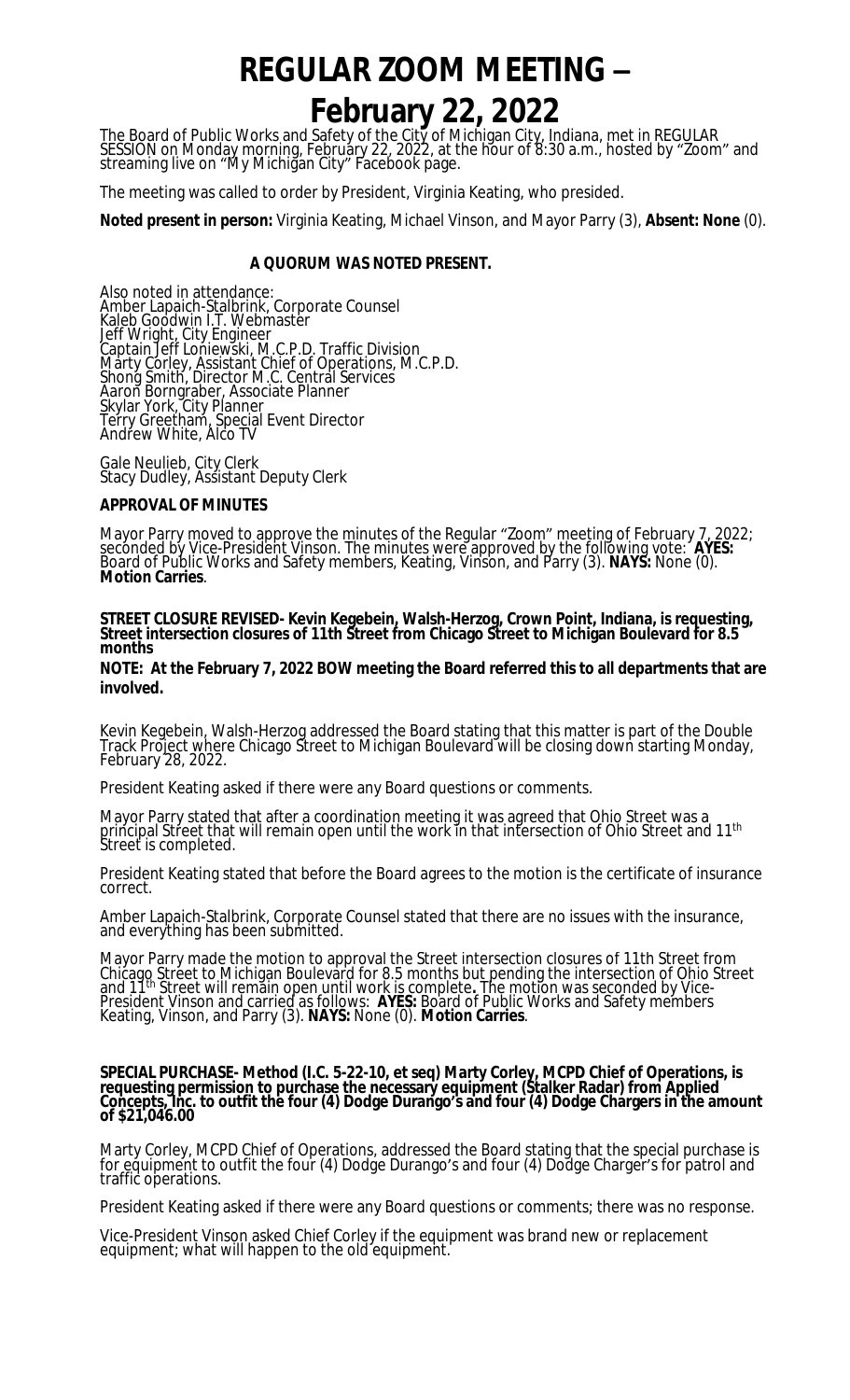Chief Corley stated that the equipment is brand new and compatible with the newly leased Dodge Durando's and Dodge Charger's.

Further discussion ensued between Vice-President Vinson and Chief Corley regarding the new equipment and the old equipment.

Mayor Parry made the motion to approve the special purchase of police equipment (Stalker Radar) from Applied Concepts, Inc.to outfit the four (4) Dodge Durango's and four (4) Dodge Chargers in the amount of \$21,046.00; seconded by Vice-President Vinson. The motion was approved by the following vote: **AYES:** Board of Public Works and Safety members, Keating, Vinson, and Parry (3). **NAYS:** None (0). **Motion Carries**.

#### **SERVICE AGREEMENT REQUEST- Terry Greetham, Special Event Director is requesting approval of a Service Agreement between the Michigan City Board of Public Works and Safety and Chantelle Bagley as the 2022 Manager of the Michigan City Farmers Market held every Saturday from May 7 thru October 29, 2022, from 8:00 am to 12:00**

Terry Greetham, Special Event Director stated that our search for a new Farmer's Market Manager started at the end of last year when we were informed that Dee Haddad no longer wanted to continue as the Farmer's Market Manager.

Amber Lapaich-Stalbrink, Corporate Counsel stated that she drafted the original contract this contract was amended with the new manager's name and new dates.

President Keating asked if there were any Board questions or comments; there was no response.

Vice-President Vinson made the motion to approve the Service Agreement between the Michigan City Board of Public Works and Safety and Chantelle Bagley as the 2022 Manager of the Michigan City Farmers Market held every Saturday from May 7 thru October 29, 2022, from 8:00 am to 12:00 p.m.; seconded by Mayor Parry. The motion was approved by the following vote: **AYES:**  Board of Public Works and Safety members, Keating, Vinson, and Parry (3). **NAYS:** None (0). **Motion Carries**.

**GRANT EASEMENT REQUEST- Nicole Baker, Northern Indiana Commuter Transportation District (NICTD), is requesting the easements to be granted to NICTD construction of the Double Track NWI Rail Project** 

#### **NOTE: At the February 7th BOW meeting the portion requesting easements to be granted to NICTD was TABLED until the February 22, 2022 meeting.**

Amber Lapaich-Stalbrink, Corporate Counsel addressed the Board stating that she has not had a chance to go over this matter; Attorney Conner Nolan had reached out stating that it is not critical that the easements be addressed at today's meeting and requests that it be tabled for two (2) weeks.

Conner Nolan, Attorney at Harris Welsh & Lukmann, stated that the Board did approve the closure at the last Board of Works meeting and would ask that the Board consider approving the request subject to final review of Corporate Counsel with the insertion of the changes that are going to be proposed.

Amber Lapaich-Stalbrink stated that she had went over the changes with Charlie Keene and further explained the requirements for the insurance.

Mayor Parry addressed the Board stating that this should be tabled for two (2) weeks.

Mayor Parry made the motion to approve the easements to be Tabled till the next meeting; seconded by Vice-President Vinson. The motion was approved by the following vote: **AYES:** Board of Public Wórks and Safety members, Keating, Vinson, and Parry (3). **NAYS:** None (0). **Motion Carries**.

# **STREET CLOSURE REVISED- Sean Rathbun, Notre Dame Catholic School is requesting a street closure on Moore Road to Lake Shore Drive for their Annual Notre Catholic School St. Patrick's Day 5K Run from 7:45 a.m. to 10:00 a.m. on March 19, 2022.**

Captain Jeff Loniewski, M.C.P.D. Traffic Division stated that he had spoken to Mr. Rathbun; this event occurred last year without any problems; the only road affected in Michigan City is Moore Road; recommends approval.

President Keating asked if there were any Board questions or comments; there was no response.

Vice-President Vinson made the motion to approve the street closure on Moore Road to Lake Shore Drive for their Annual Notre Catholic School St. Patrick's Day 5K Run from 7:45 a.m. to 10:00 a.m. on March 19, 2022 pending the receipt of certificate of insurance; seconded by Mayor Parry. The motion was approved by the following vote: **AYES:** Board of Public Works and Safety members, Keating, Vinson, and Parry (3). **NAYS:** None (0). **Motion Carries**.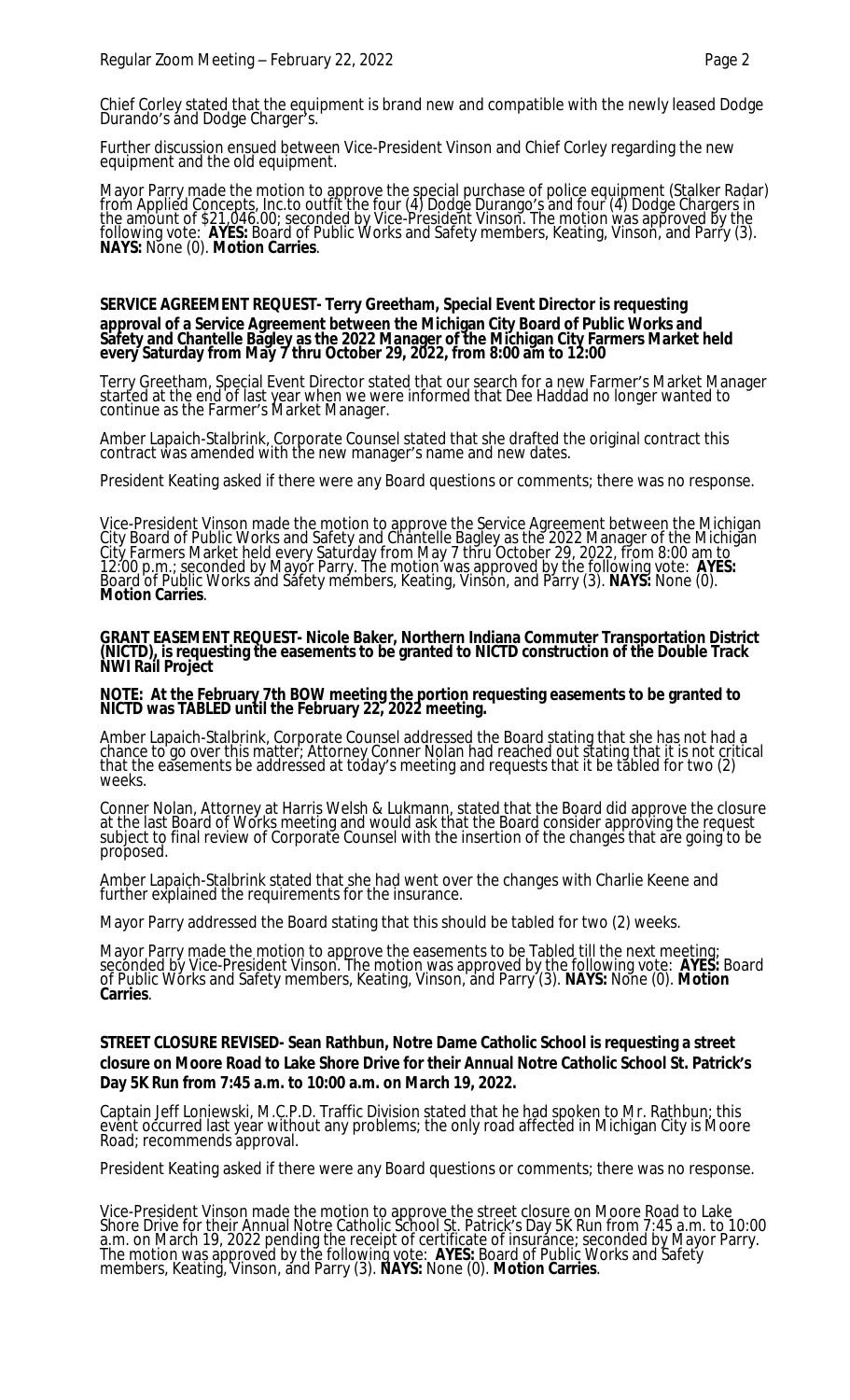#### **2022 POLICY AND PROCEDURE UPDATE- Terry Greetham, Michigan City Special Event Director is requesting to update the Michigan City's Farmers Market Policy and Procedures for 2022**

Terry Greetham, Special Event Director stated that the policy and procedure for 2022 Farmer's Market has been updated to reflect the dates and primary contacts for this year. President Keating asked if there were any Board questions or comments; there was no response.

Vice-President Vinson made the motion to approve the update to Michigan City's Farmers Market Policy and Procedures for 2022; seconded by Mayor Parry. The motion was approved by the following vote: **AYES:** Board of Public Works and Safety members, Keating, Vinson, and Parry (3). **NAYS:** None (0). **Motion Carries**.

#### **REMOVAL OF "NO PARKING" SIGN - Robert Harte, Lakeside Townhomes LLC, is requesting the removal of a "No Parking" sign on Lake Avenue for improvement of the right of way to allow for public parallel parking**

Robert Harte, 100 Anchor Road, addressed the Board stating that the request is for a "No Parking" sign on Felton Road; The property is on the corner of Lake Avenue and Felton Road which goes into Weil-McLain further explaining their reason for the request.

Jeff Wright, City Engineer addressed the Board to explain that the street has to be wide enough for the Weil-McLain trucks to make the turn and make the parking further from the edge of the pavement; there are no issues removing the "No Parking" signs as long as they follow through with the sketch and the markings that have been previously discussed.

Captain Jeff Loniewski, M.C.P.D. Traffic Division stated that they have no objection just the concern that the spaces be moved far enough off of the right of way.

President Keating asked Jeff Wright, City Engineer if this need to be put in writing.

Jeff Wright, City Engineer stated that yes, we should have this in writing, include the striping in the drawing, and include the right of way line showing if the parking ends on private or public property.

Further discussion ensued between Jeff Wright and Robert Harte regarding that all they are asking for at this time is the removal of the "No Parking" sign.

President Keating asked Amber Lapaich-Stalbrink if she will work with Mr. Wright in regard to the drafting of the agreement.

Amber Lapaich-Stalbrink answered President Keating stating that she will work with Mr. Wright in drafting an agreement.

President Keating asked if there were any Board questions or comments.

Vice-President Vinson asked if the easement is going to be paved or concrete.

Further discussion ensued between Vice-President Vinson and Mr. Harte regarding the easement.

Vice-President Vinson asked if there are any City owned utilities in the area.

Skylar York, City Planner asked Vice-President Vinson if he is referring to underground utilizes, water, and sewer.

Further discussion ensued between Vice-President Vinson and Mr. York regarding the utilities and public parking.

President Keating stated that she wanted to make it clear that what is before the Board today is just the removal of the "No Parking" sign; the implementation is another issue and as discussed will be drafted by Corporate Counšel and Mr. Wright.

Mayor Parry made the motion to approve the removal of a "No Parking" sign on Lake Avenue for improvement of the right of way to allow for public parallel parking; seconded by President Keating. The motion was approved by the following vote: **AYES:** Board of Public Works and Safety members, Keating, and Parry (2). **NAYS:** Vinson (1). **Motion Carries**.

#### **AMENDMENT TO CONTRACT- Terry Greetham, Michigan City Special Event Director is requesting to amend the contract approved in December 2021 between the Board of Public Works and Safety and the Sand Lovers, LLC, 10391 Russell Road, Bokeelia, Fl for professional services for the Michigan City Singing Sands Festival event to be held on June 3-5, 2022 for an additional \$3,000.00**

Terry Greetham, Special Event Director addressed the Board stating that due to the current financial situation nationwide we are experiencing a significant increase in the cost including goods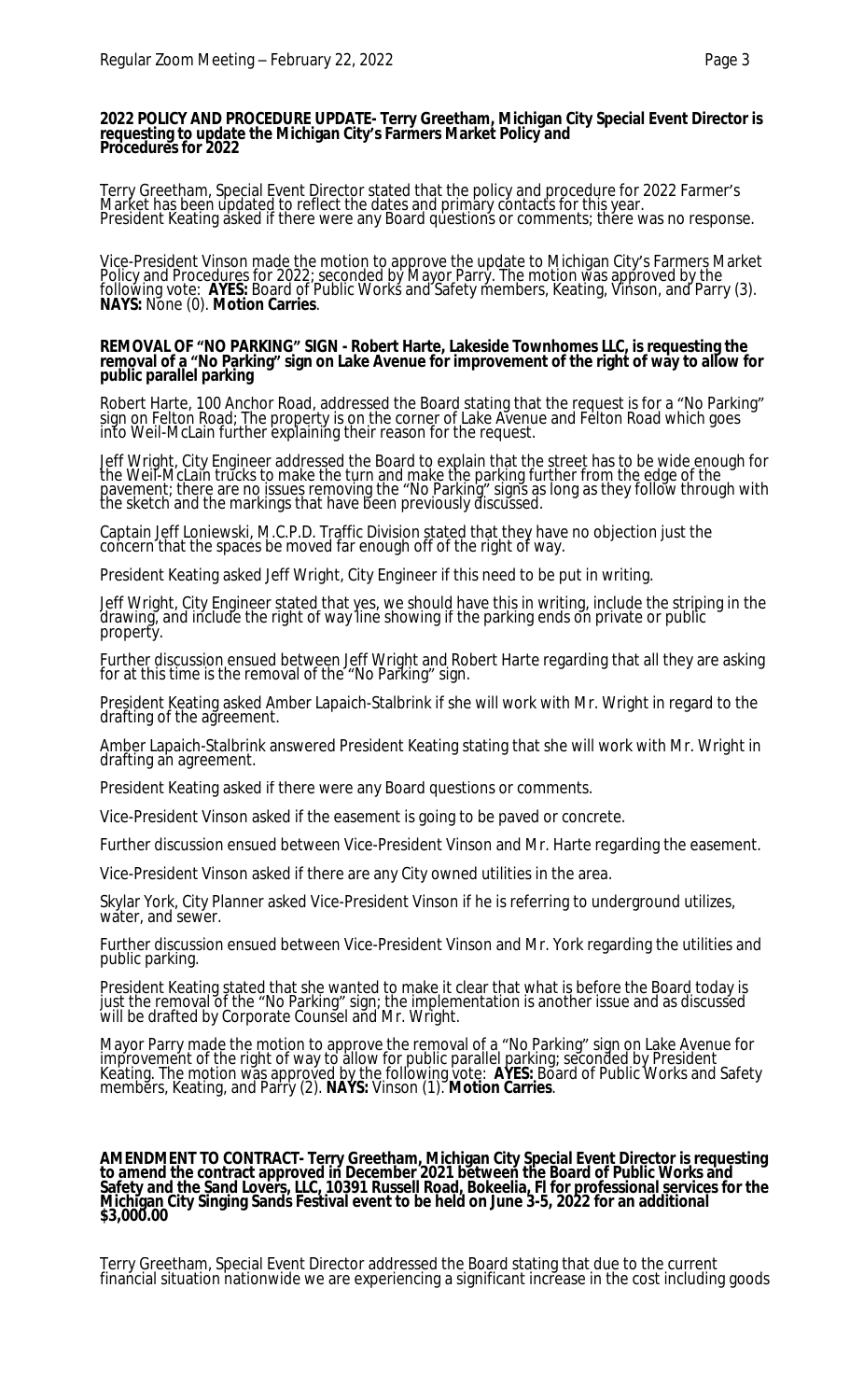and services and due to this we are requesting that amount be increased to \$27,000.00 from the original amount we requested of \$24,000.00.

President Keating asked Amber Lapaich-Stalbrink, Corporate Counsel if she had a chance to look over the request.

Amber Lapaich-Stalbrink, Corporate Counsel answered President Keating by stating that she drafted the document for Mr. Greetham.

Gale Neulieb, City Clerk stated that the motion needed to be subject to the certificate of insurance that has not been approved by Amber Lapaich-Stalbrink.

Vice-President Vinson made the motion to approve the amended contract that was previously approved in December 2021 between the Board of Public Works and Safety and the Sand Lovers, LLC, for professional services for the Michigan City Singing Sands Festival event to be held on June 3-5, 2022 for an additional \$3,000.00 subject to the approved certificate of insurance; seconded by Mayor Parry and approved by the following approved by the following vote: **AYES:** Board of Public Works and Safety members, Keating, Vinson, and Parry (3). **NAYS:** None (0). **Motion Carries**.

# **AGREEMENT FOR PROFESSIONAL SERVICES- Aaron Borngraber, Associate Planner, is requesting the approval of the annual CAP with the "Indiana Landmark Agency" for professional services in the sum of \$7,000.00 (Commence: January 1, to December 31, 2022)**

Aaron Borngraber, Associate Planner addressed the Board stating that this is to renew the annual contract with Indiana Landmark Agency for professional services for our Historic Preservation Program; the \$7,000.00 service fee has already been included in this year's budget.

President Keating asked Amber Lapaich-Stalbrink, Corporate Counsel if she had a chance to look over the request.

Amber Lapaich-Stalbrink, Corporate Counsel stated that she has gone over the paperwork is similar to what was done in the past.

President Keating asked if there were any Board questions or comments; there was no response.

Vice-President Vinson made the motion to approve the annual CAP with the "Indiana Landmark Agency" for professional services in the sum of \$7,000.00 (Commence: January 1, to December 31, 2022); seconded by Mayor Parry and approved by the following vote: **AYES**: Board of Public Works and Safety members, Keating, Vinson, and Parry (3). **NAYS**: None (0). **Motion Carries**.

# **STREET CLOSURE- Christine Kiser, Michigan City is requesting to have their annual event "Runnin' for Prestin" on Saturday, September 17, 2022 from 7:45 a.m. to 9:30 a.m.**

Christine Kiser, 6666 W. Michael Place, addressed the Board stating that this is our 10th Annual Event for "Runnin' for Prestin" that is the same as the previous years with no road closures and we have volunteer EMS, police, and fire fighters; we will provide the certificate of insurance as we get closure to the event.

Captain Jeff Loniewski, M.C.P.D. Traffic Division stated that this event uses all volunteer staff, and we would recommend approval.

President Keating asked if there were any Board questions or comments; there was no response.

Vice-President Vinson made the motion to approve Christine Kiser request to have their annual event "Runnin' for Prestin" on Saturday, September 17, 2022 from 7:45 a.m. to 9:30 a.m. pending approval of certificate of insurance; seconded by Mayor Parry and approved by the following vote: **AYES**: Board of Public Works and Safety members, Keating, Vinson, and Parry (3). **NAYS**: None (0). **Motion Carries**.

**REQUEST FOR DEAD END STREET SIGN - Marty and Judy Dickens, 113 Gleason Court, Michigan City is requesting a "Dead-End sign at the entrance of their street**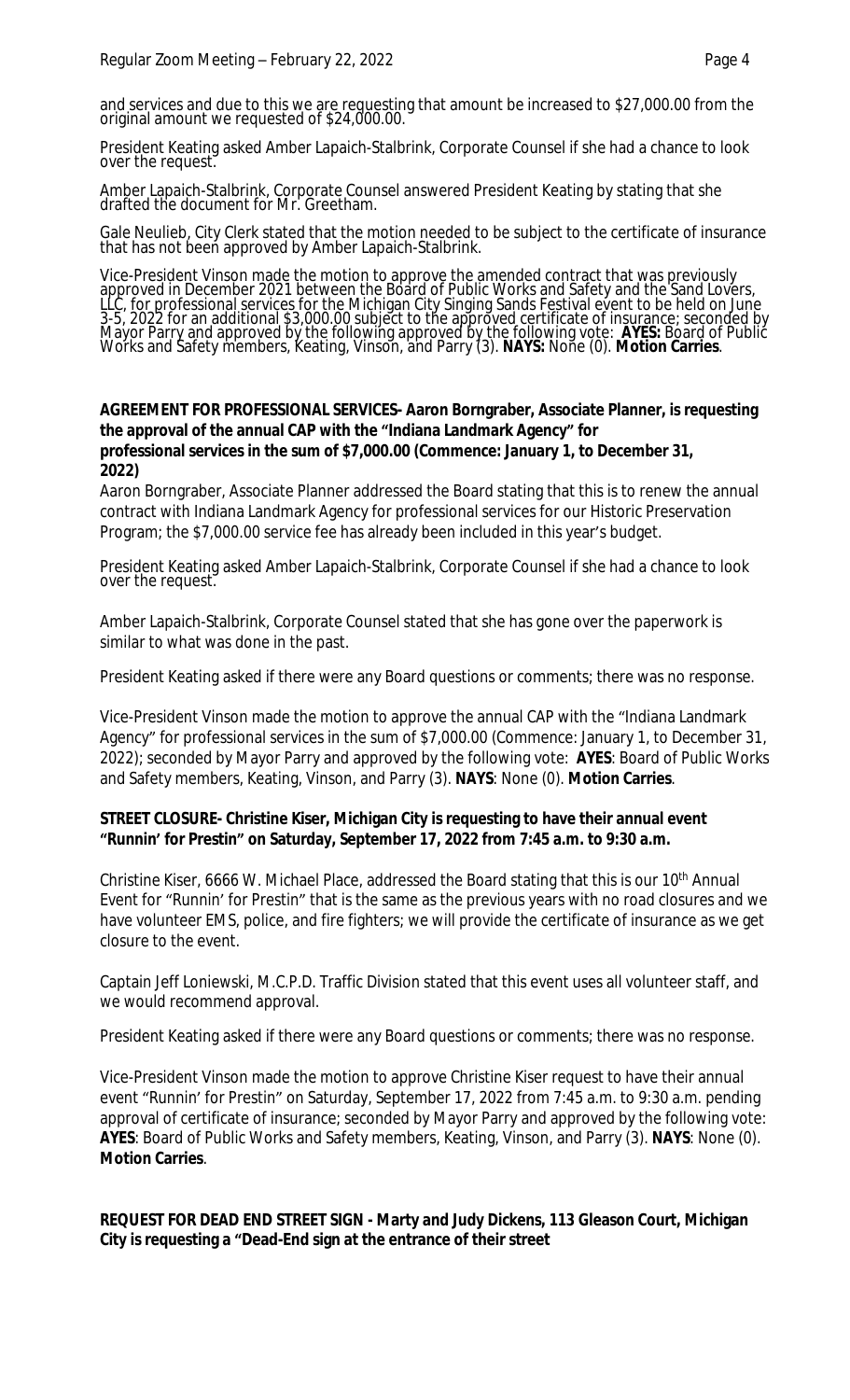Captain Jeff Loniewski, M.C.P.D. Traffic Division stated that he had spoken to Mrs. Dickens last week and looked at the situation agreeing that a "Dead End" sign is warranted; Currently there are no signs.

Marty Dickens, 113 Gleason Court addressed the Board thanking them for putting this matter on the agenda; the reason we are requesting the "Dead End" sign to help keep traffic from turning around on our property.

President Keating asked if there were any Board questions or comments; there was no response.

Mayor Parry made the motion to approve Marty and Judy Dickens, 113 Gleason Court, Michigan City is request for a "Dead-End sign at the entrance of their street; seconded by Vice-President Vinson and was approved by the following vote: **AYES**: Board of Public Works and Safety members, Keating, Vinson, and Parry (3). **NAYS**: None (0). **Motion Carries**.

# **RESOLUTION**

**President Keating read the following proposed resolution by title only,**

# **MICHIGAN CITY BOARD OF PUBLIC WORKS & SAFETY**

# **RESOLUTION NO. \_\_\_\_\_\_\_\_\_\_\_\_\_**

# **ACCEPTING TRANSFER OF REAL PROPERTY COMMONLY KNOWN AS WEST 10TH STREET FROM THE MICHIGAN CITY REDEVELOPMENT COMMISSION**

**WHEREAS**, the Michigan City Redevelopment Commission (the "Commission") governing body of the City of Michigan City Department of Redevelopment (the "Department") and the Redevelopment District of the City of Michigan City, Indiana (the "Redevelopment District"), exists and operates under the provisions of the Redevelopment of Cities and Towns Act of 1953 which has been codified in I.C. 36-7-14, as amended from time to time (the "Act"); and

**WHEREAS**, the Commission is authorized to acquire real property by purchase and as needed for the redevelopment of areas needing redevelopment located within the corporate boundaries of the City of Michigan City, Indiana pursuant to I.C. 36-14-12.2 (a)(1); and

**WHEREAS**, on or about December 17, 2012, the City of Michigan City, by and through the Redevelopment Commission, acquired a certain parcel of real estate with a common address of West Tenth Street in Michigan City, Indiana, and more specifically described as parcel number 46- 01-31-238-044.000-022 (hereinafter referred to as the "Real Property"); and

**WHEREAS**, this Real Property and an adjacent parcel identified as 46-01-31-238-032.000- 022 and as owned by the City of Michigan City, Indiana are two parcels that are to be acquired by the Northern Indiană Commuter Transportation District ("NICTD") as part of the Double Track Northwest Indiana Transportation Project (the "Project") – a project as previously found to be in the best interests and for the future development of the City of Michigan City, Indiana; and

**WHEREAS**, NICTD, in accordance with the Federal Relocation Act, has tendered to the City of Michigan City and the Commission an offer to purchase said parcels for the amount of Five Thousand Five Hundred Dollars (\$5,500.00) as consistent with the goals and requirements of the Project and as being in the best interests of the City of Michigan City, Indiana; and

**WHEREAS**, the Commission would like to transfer legal title to Real Property to the City of Michigan City, Indiana, to ease in the furtherance of NICTD's acquisition of both parcels; and

**WHEREAS**, I.C. 36-1-11-8 permits a transfer of property to a governmental entity upon terms and conditions agreed upon by the entities as evidenced by adoption of a substantially identical resolution by each entity; and

**WHEREAS**, the Michigan City Board of Public Works & Safety ("Board") would like to accept the transfer of the Real Property from the Commission and reasonably believes it to be in the best interest of the City and residents herein to adopt a substantially similar resolution with the Commission to approve and accept the transfer of the Real Property as identified herein from the Commission and to the City of Michigan City, Indiana.

#### **NOW, THEREFORE, BE IT RESOLVED BY THE MICHIGAN CITY BOARD OF PUBLIC WORKS AND SAFETY AS FOLLOWS:**

1. The aforementioned "Whereas" sentences are incorporated herein as if fully set forth herein.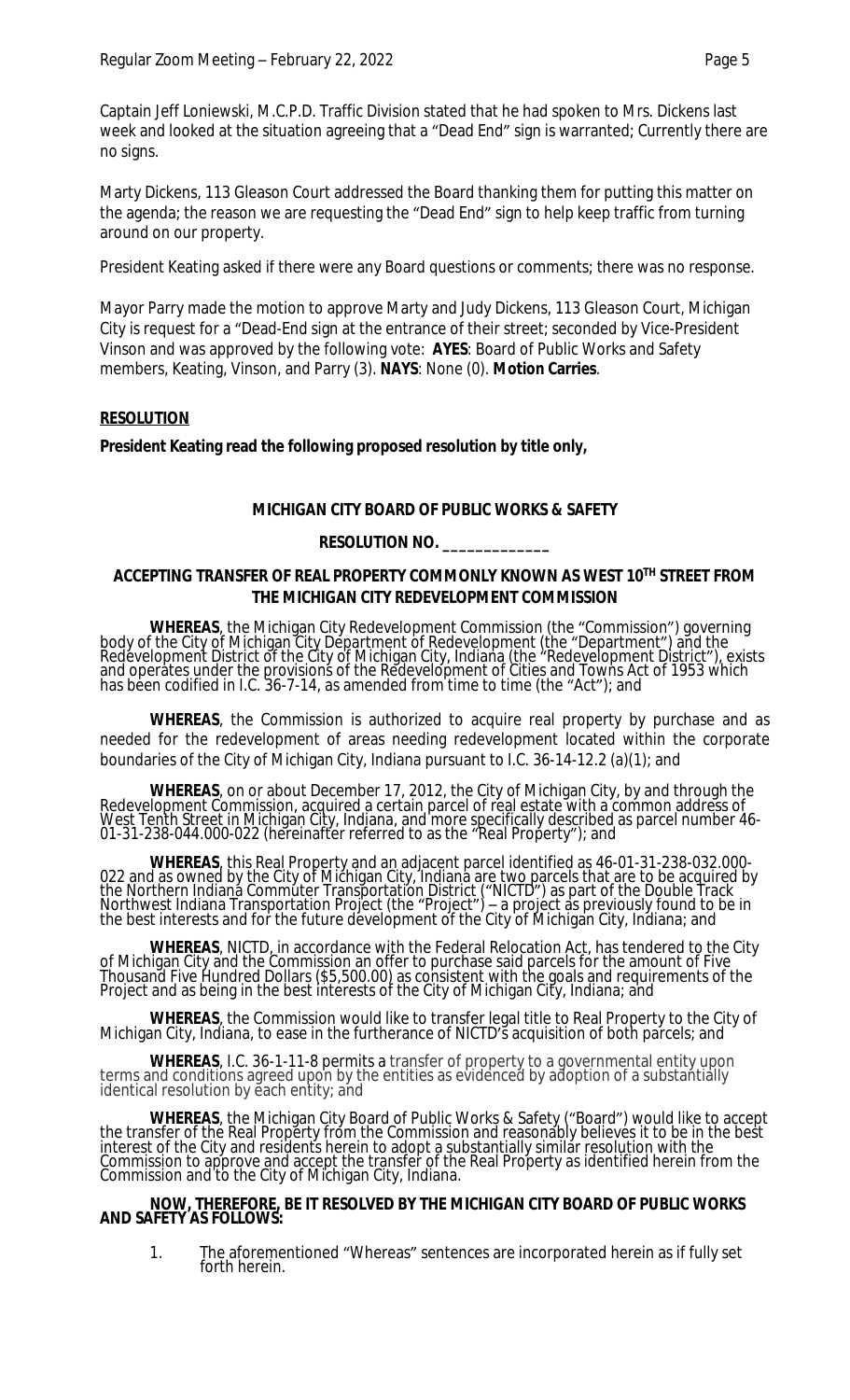- 2. The Board hereby accepts the transfer of Real Property as identified as parcel number 46-01-31-238-044.000-022 from the Redevelopment Commission to the City of Michigan City, Indiana.
- 3. The Board further finds and determines that its President is hereby authorized to execute any and all documents or otherwise engage in any action necessary to conclude all transactions required to effectuate the transfer of said parcel as identified herein from the Commission to the City of Michigan City, Indiana.
- 4. The Resolution is in effect upon passage.

This Resolution shall be in full force and effect after passage by the Michigan City Board of Public Works & Safety.

Adopted by the Board of Public Works & Safety of the City of Michigan City, Indiana by a vote of 3-0 this 22nd day of February, 2022.

> /s/ Virginia Keating, President Michigan City Board of Public Works & Safety

Amber Lapaich-Stalbrink, Corporate Counsel stated that at the end of January the City received a uniform property acquisition offer from NICTD for two (2) parcels, one (1) parcel is owned by the Redevelopment Commission; Attorney Alan Sirinek will present this to Redevelopment on Thursday to see if they will transfer their parcel to the City so that the City would own both parcels.

President Keating asked Amber Lapaich-Stalbrink if the Board should approve this matter contingent upon the Redevelopment's ok.

Amber Lapaich-Stalbrink, Corporate Counsel answered stating yes, their meeting is Thursday, February3, 2022; table this till the next meeting.

President Keating asked if there were any Board questions or comments; there was no response.

Mayor Parry made the motion to approve the proposed resolution after Redevelopment approves the transfer to the City; seconded by and were approved by Vice-President Vinson by the following vote: **AYES:** Board of Public Works and Safety members, Keating, Vinson, and Parry (3). **NAYS:** None (0). **Motion Carries**.

#### **DEDICATION OF ROAD REQUEST - Ann Marie Woolwine, Attorney on behalf of Dunescape Beachwalk LLC & Whisper Dunes Homeowners Association Inc. is requesting a road dedication of 130 feet of Whisper Dunes Subdivision within the City's public right of way**

Amber Lapaich-Stalbrink, Corporate Counsel stated that she is trying to put a resolution together memorializing the dedication; Jeff Wright, City Engineer did a pavement study is accepting the dedication of this piece of street.

President Keating asked Amber Lapaich-Stalbrink if she would like this tabled.

Amber Lapaich-Stalbrink answered by stating yes, please table this matter for two (2) weeks.

President Keating asked if there were any Board questions or comments.

Jeff Wright, City Engineer addressed the Board stating that he would like a copy of the resolution in order to submit it to the State of Indiana for inventory.

Mayor Parry made the motion to table the proposed resolution; seconded by by Vice-President Vinson by the following vote: **AYES:** Board of Public Works and Safety members, Keating, Vinson, and Parry (3). **NAYS:** None (0). **Motion Carries**.

**STREET CLOSURE- Krista Rose, Ameraco Engineering, Valparaiso, IN is requesting a street closure on March 21,2022 from 8:00 a.m. to 4:30 p.m. for the installation of two (2) groundwater monitoring wells**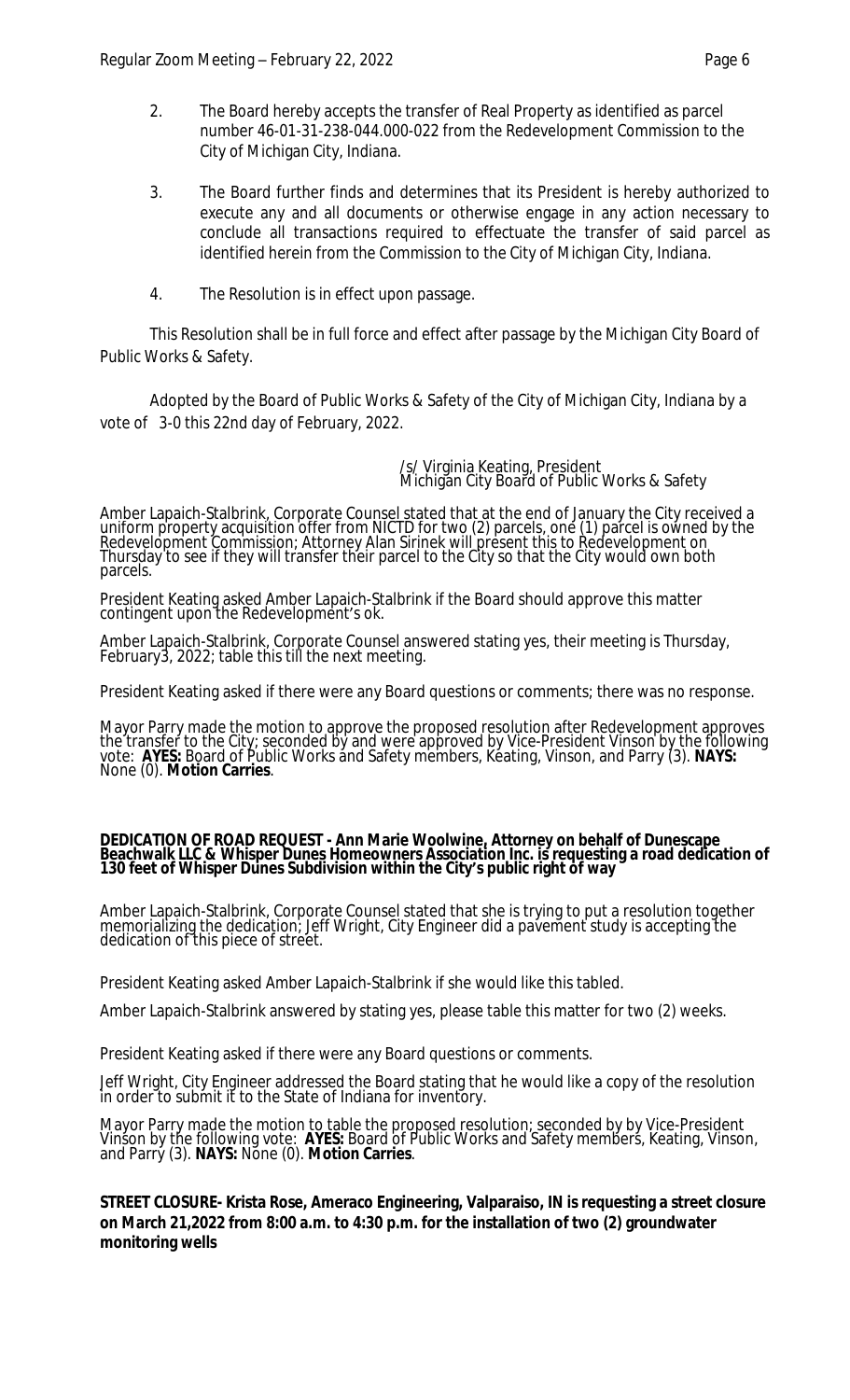Krista Rose, Ameraco Engineering, addressed the Board stating the request is for the closure of May Avenue between Franklin Street and Washington Street for the installation of two (2) groundwater monitoring wells as part of a remediation and investigation at 2107 Franklin Street.

Jeff Wright, City Engineer stated there are no issues as long as there is proper detour signage.

Captain Jeff Loniewski, M.C.P.D. Traffic Division addressed the Board stating that he recommends approval

Amber Lapaich-Stalbrink, Corporate Counsel, addressed the Board asking Ms. Rose how long the monitoring wells will be installed.

Krista Rose responded by stating that the two (2) groundwater monitoring wells will be installed for no more than two years.

Skylar York, City Planner stated to his knowledge that land is associated with the cleanup of a dry cleaners.

Krista Rose addressed the Board requesting to revise the date of the closure from March 21,2022 to March 28, 2022.

President Keating asked if there were any Board questions or comments.

Vice-President Vinson asked Ms. Rose if the road closure is only for one day.

Krista Rose responded by stating that yes that is correct the road closure is just to install the two (2) groundwater monitoring wells.

Councilman, Don Przbylinski stated that the land on May Avenue was a former printing shop.

Amber Lapaich-Stalbrink, Corporate Counsel requested that when the certificate of liability insurance expires the Board will need an updated certificate for 2022 and 2023 if the monitoring wells are still there with the same terms and conditions.

President Virginia Keating asked Captain Loniewski to address the concerns regarding the detours.

Captain Jeff Loniewski responded by stating that it is only one block we can either use Washington Street or Franklin Street to get around the detour.

President Keating asked if there were any other Board questions or comments.

Jeff Wright asked the depth of the monitoring wells.

Krista Rose responded by stating that the wells will go down 10 feet.

Mayor Parry made the motion to approve the street closure pending the documentation requirement requested by Amber LaPaich-Stalbrink; seconded by Vice-President Vinson and approved by the following vote: AYES: Board of Public Works and Safety members, Keating, Vinson, and Parry (3). NAYS: None (0). Motion Carries.

# **CLAIMS AND PAYROLL**

| <b>PAYROLL DOCK</b>   | <b>February 1, 2022</b>  |    |                  |  |  |  |
|-----------------------|--------------------------|----|------------------|--|--|--|
|                       | <b>City Payroll</b>      | \$ | 216,072.41       |  |  |  |
| <b>PAYROLL DOCKET</b> | <b>February 11, 2022</b> |    |                  |  |  |  |
|                       | <b>City Payroll</b>      |    | \$<br>769,646.01 |  |  |  |

Mayor Parry made the motion to approve the payroll dockets for February 1, 2022 and February 11, 2022. The motion was seconded by Vice-President Vinson and carried as follows: **AYES:** Board of Public Works and Safety members Keating, Vinson, and Parry (3). **NAYS:** None (0). **Motion Carries.**

**CLAIMS DOCKET February 22, 2022**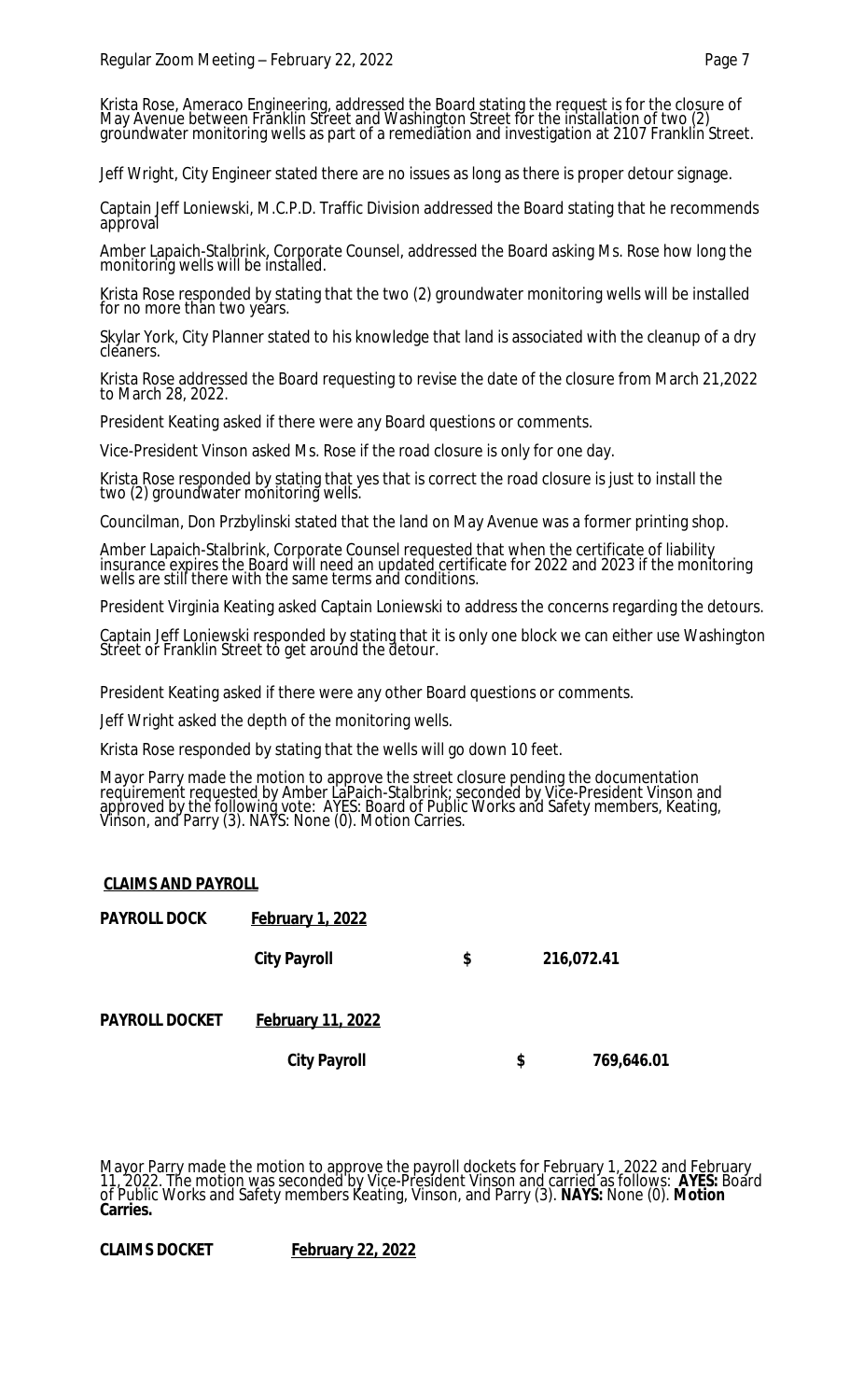| <b>Municipal Claims</b>  |   |            | 1,501,066.37 |
|--------------------------|---|------------|--------------|
| <b>CDBG</b>              |   |            | 43.95        |
| <b>Health &amp; Life</b> |   | 188,220.88 |              |
| <b>Workers COMP</b>      | S | 31,717.97  |              |

 **Total Claims - \$ 1,721,049.17** Vice-President Vinson moved that the claims set forth in the Register of Claims (in possession of the City Controller) and appearing in the Register be severally allowed and ordered paid and proper warrants for payment thereof hereby ordered issued in the stated amounts to person(s) and/or firm(s) as set forth, and payrolls approved. The motion was seconded by Mayor Parry and carried as follows: **AYES:** Board of Public Works and Safety members Keating, Vinson, and Parry (3). **NAYS:** None **(0). Motion Carries.**

# **UNFINISHED BUSINESS**

#### **President Keating stated the only item on the pending items/unfinished business list is Tommy Kulavik, 1316 Ohio Street is requesting the three (3) way stop sign at the intersection of Wabash and Ann Streets is removed**

President Keating stated that this was tabled from the last meeting in January; addressed Jeff Wright, City Engineer if there has been any discussion regarding this matter.

Jeff Wright, City Engineer responded by stating that after further discussion with Captain Jeff Loniewski, the signs should stay there until the work at the site development for the hospital has been completed; Councilman Paul Przybylinski previously suggested that the signs be moved one block north and we agree with that asšešsment after the site completion.

Further discussion ensued between Captain Jeff Loniewski and Jeff Wright regarding the signage and the accident stats for that intersection of Ripley Street and Wabash Street.

President Keating asked if there were any Board questions or comments.

Vice-President Vinson asked if there was a bus stop sign and asked if that was still an active bus stop.

Further discussion ensued between Vice-President Vinson and Skylar York regarding the bus stop located in that area.

Mr. Tommy Kulavik, 1316 Ohio Street addressed the Board respectfully withdrawing his request.

President Keating stated that this will still need to be addressed down the road and should be left on the pending items list.

Vice-President Vinson made the motion to approve to the request to keep his matter on the pending items list to keep track of the development in that area; seconded by Mayor Parry and approved by the following vote: **AYES:** Board of Public Works and Safety members, Keating, Vinson, and Parry (3). **NAYS:** None (0) **Motion Carries.**

#### **PUBLIC COMMENTS**

President Keating asked if there were any public comments.

Councilman Paul Pryzbylinsk, 1716 Washington Street, addressed the Board with his concerns regarding the plan for completely closing 11th Street; asking if there has been a traffic plan put toğether to address the needs of the area between Barker Avenue and 11<sup>th</sup> Street, and the oneway streets.

Jeff Wright, City Engineer stated that during construction of the one-way streets, they will eventually become two-way streets, and that the streets are wide enough to become two-way during thé time being.

Captain Loniewski stated that those roads are narrow and he does not believe those roads will be able to become two-way.

Councilman Paul Pryzbylinksi asked if there is a plan for emergency vehicles to get though and asked if anything is in writing regarding this.

Further discussion ensued between Mayor Parry and Councilman Paul Pryzbylinksi regarding the drawings that show that these roads terminate in a one block radius of St. Mary's Church, Marquette High School.

#### **BOARD COMMENTS**